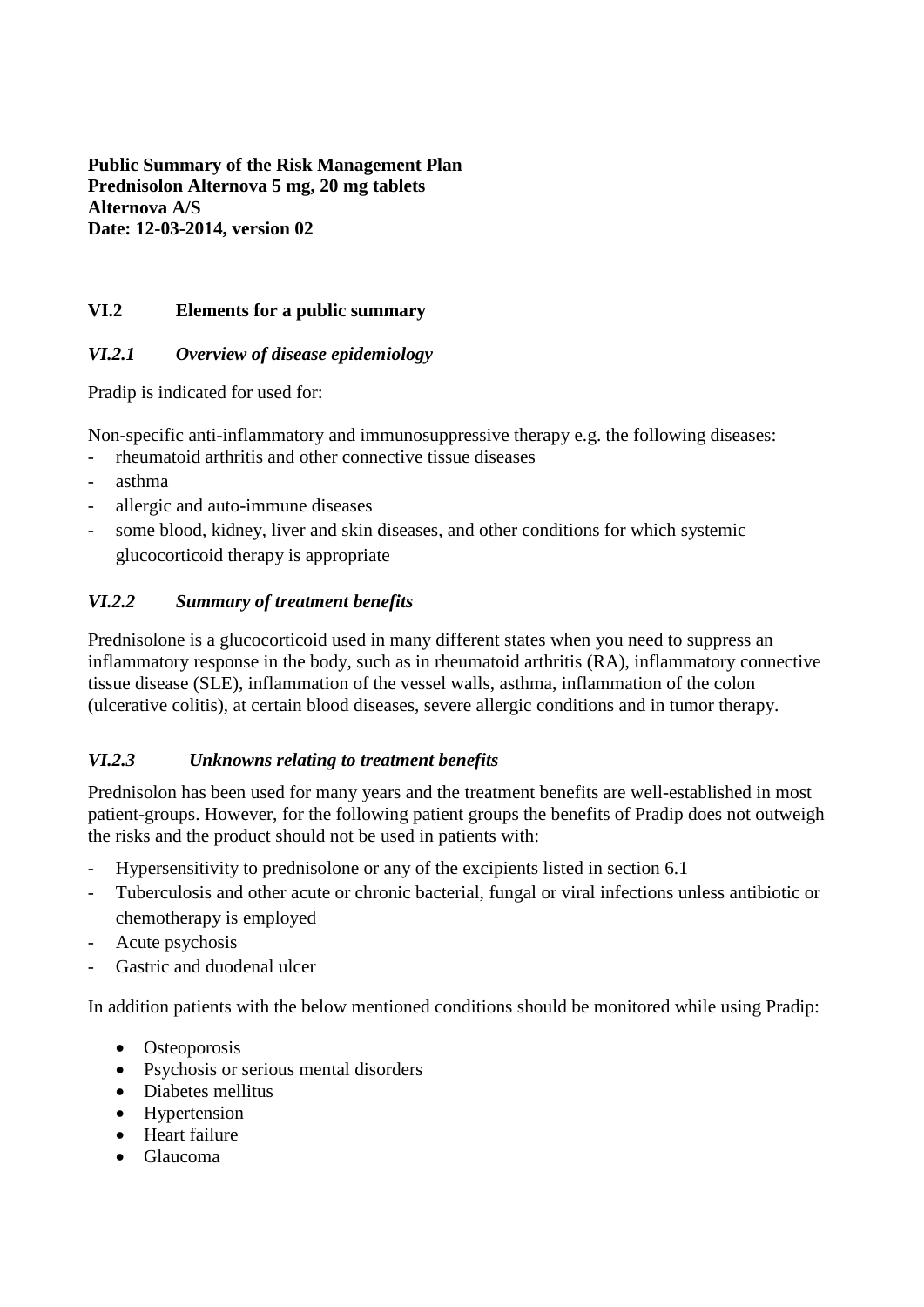- Hyperthyroidism
- Recent vascular and intestinal anastomoses
- Inflammatory bowel disease and diverticulitis.

## *VI.2.4 Summary of safety concerns*

### **Important identified risks**

| <b>Risk</b>                                                                                                                                                                                                                                                                              | What is known                             | Preventability                                                         |
|------------------------------------------------------------------------------------------------------------------------------------------------------------------------------------------------------------------------------------------------------------------------------------------|-------------------------------------------|------------------------------------------------------------------------|
| Hypersensitivity to the active<br>substance or to any of the                                                                                                                                                                                                                             | Use should be contraindicated             | Warnings are included in SPC<br>and PIL.                               |
| excipients.                                                                                                                                                                                                                                                                              |                                           | Routine Pharmacovigilance.                                             |
| Pre-existing tuberculosis and<br>other infections unless<br>antibiotic or chemotherapy is<br>employed.                                                                                                                                                                                   | Use should be contraindicated             | Warnings are included in SPC<br>and PIL.                               |
| Acute psychosis.                                                                                                                                                                                                                                                                         | Use should be contraindicated             | Routine Pharmacovigilance.                                             |
| Gatric and duodenal ulcer.                                                                                                                                                                                                                                                               | Use should be contraindicated             | Warnings are included in SPC<br>and PIL.                               |
| Increase in the incidence of<br>complications and worsening<br>of acute and latent diseases,<br>e.g.:                                                                                                                                                                                    | Patients should be monitored<br>carefully | Warnings are included in SPC<br>and PIL.<br>Routine Pharmacovigilance. |
| Osteoporosis<br>Psychosis or serious<br>mental disorders<br>Diabetes mellitus<br>Hypertension<br>٠<br>Heart failure<br>$\bullet$<br>Glaucoma<br>Hyperthyroidism<br>Recent vascular and<br>intestinal<br>anastomoses<br>Inflammatory bowel<br>$\bullet$<br>disease and<br>diverticulitis. |                                           |                                                                        |